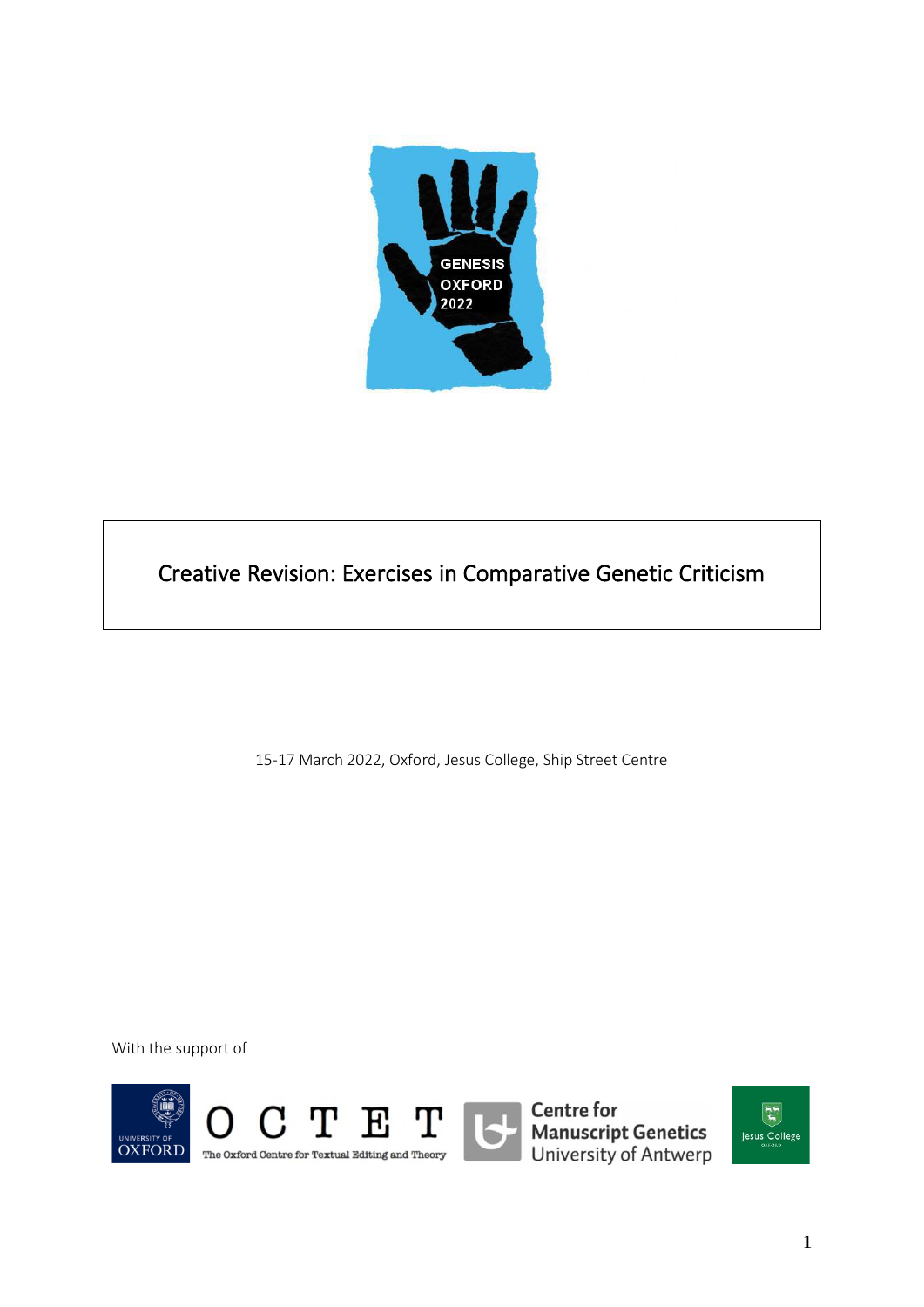## Tuesday, 15 March

16:30 – 17:15 – Registration

- 17:15 18:15 Opening Keynote (Ship Street Centre, Lecture Theatre); chair: Dirk Van Hulle - Daniel Ferrer (ITEM, Paris). *Models for genetic criticism*
- 18:15 19:30 Reception (Ship Street)

---------------------------------------------------------------------------------------------------------------------------

#### Wednesday, 16 March

8:45 – 9:20 – Registration and Coffee

- 9:20 9:30 Welcome by Dirk Van Hulle
- 9:30 11:00 *Theoretical issues in genetic criticism* (Lecture Theatre)
	- Chair: Olga Beloborodova
	- Kathryn Sutherland (St Anne's College, Oxford). *Transitional space and modern draft manuscripts*
	- Paul Eggert (Loyola University Chicago / University of New South Wales). *Dealing with drafts of modern literary manuscripts: Anglophone bio-textual and editorial perspectives – and the reader* Z (remote presentation)
	- Mateusz Antoniuk (Jagiellonian University). *Memory in the making. Genetic criticism and cultural memory studies: possible intersections*
- 11:00 11:30 Coffee break

#### 11:30 – 13:00 – Parallel Session 1

- *1A Creative revision across genres: film, drama, prose* (Lecture Theatre) Chair: Pim Verhulst
- Edith Cassiers (University of Antwerp). *The (im)possibility of seeing again: Re-visioning theatre genetic criticism*
- Olga Beloborodova (University of Antwerp). *Extended and distributed creative revision in prose fiction*

#### *1B Reception 1: Rewriting* (Ship Street Centre, Meeting Room) Chair: Sakari Katajamäki

- Gabriele Wix (University of Bonn). *How the paratext uncovers Intertextual layers. Thomas Kling, »effi b.; deutschsprachiges polaroid« (effi b.; german-language polaroid)'* (remote presentation)
- Hanna Karhu (University of Helsinki / Finnish Literature Society). *Making of literary cultural heritage ‒ rhymed folk songs in the context of literature and folklore*
- Georgy Vekshin (Moscow Polytechnic University). *How Pushkin worked on the translation of the Twa Corbies and what came of it* (remote presentation)

13:00 – 14:00 – Lunch (Jesus College Dining Hall)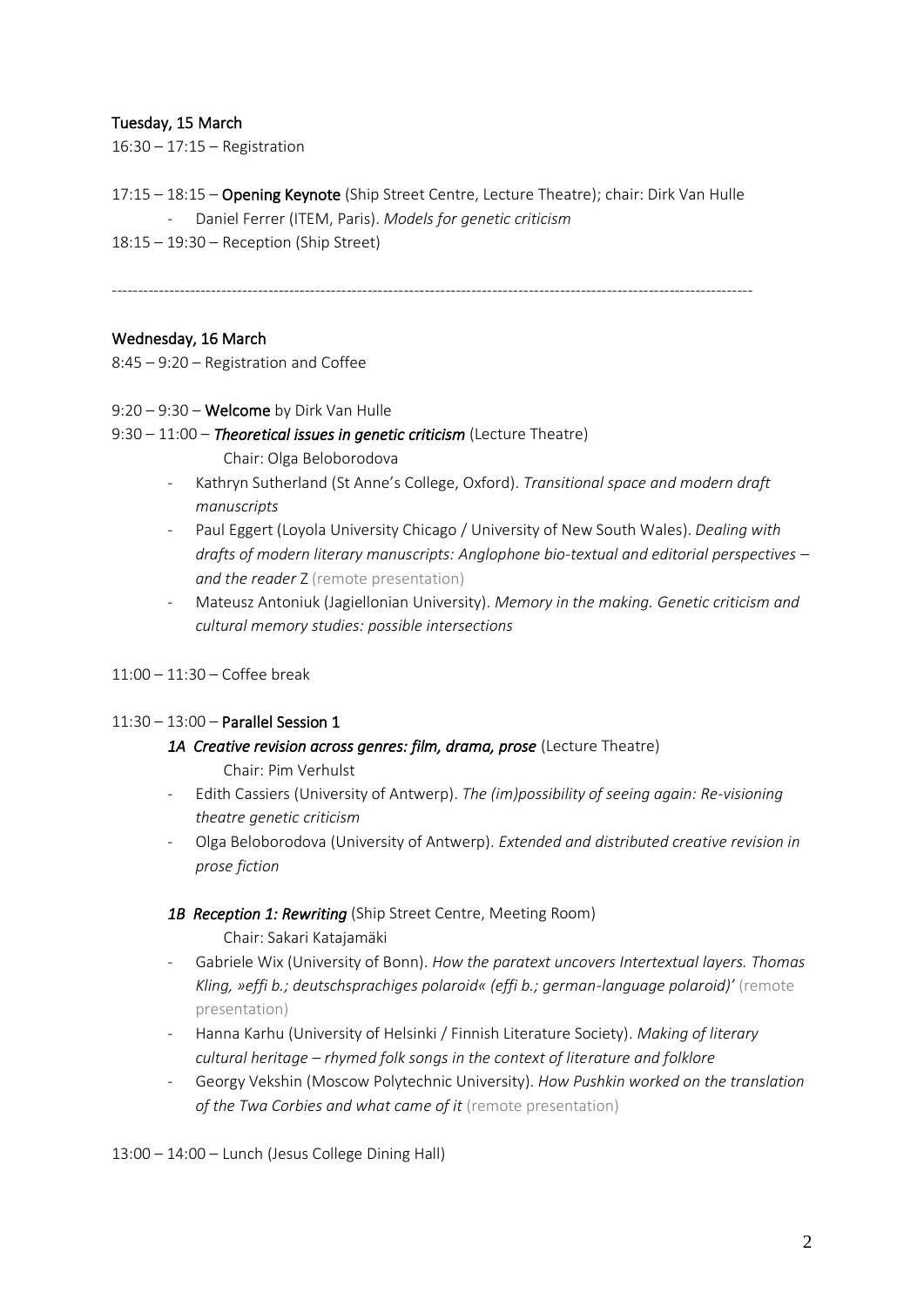## 14:00 – 15:30 – Parallel Session 2

- *2A Creative revision and the anxiety of influence 1* (Lecture Theatre) Chair: Wout Dillen
- Peng Yi (National Central University, Taiwan). *Index Cards and the Apparatus: The Archive of the Novella, Luojiu Hua* (remote presentation)
- Eleni Petridou (Aristotle University of Thessaloniki). *'Guarda Byron per non compiare': revision and the 'anxiety of influence'*
- Mark Byron (University of Sydney). *Romantic image? The genetic dossier of Samuel Beckett's* Watt

#### 2B Writing medium: from typewriter to born digital (Meeting Room)

Chair: Olga Beloborodova

- Veijo Pulkkinen (University of Helsinki). *Revising on the typewriter*
- Lamyk Bekius (KNAW, Huygens ING / University of Antwerp). *Sources in a digital writing process: from literary novels to the price of bleach*
- Floor Buschenhenke (KNAW, Huygens ING / University of Antwerp). *Bigger on the inside: non-linearity and the affordances of word processing*

#### 15:30-16:00 – Coffee break

#### 16:00 – 17:00 – Parallel Session 3

# *3A Digital technologies in genetic criticism and scholarly editing* (Lecture Theatre)

- Chair: Christopher Ohge
- John Bryant (Hofstra University). *Versions of the Version: Biography, History, and the Digital Editing of Textual Fluidity*
- Wout Dillen (University of Borås), Joshua Schäuble (University of Antwerp), Dirk Van Hulle (Jesus College, Oxford). *Towards computer-assisted genetic criticism: Exploiting HTR (Handwritten Text Recognition) technologies to automate genetic workflows*

#### *3B Creative revision across media: music* (Meeting Room)

- Chair: Paola Italia
- John Rink (University of Cambridge). *From sketch to sketch: composing and performing music*
- James Little (Charles University, Prague / Masaryk University, Brno). *The (re)making of Bob Dylan's* Blood on the Tracks*: Cocreation in performance*

#### 17:15 – 18:15 – Keynote (Ship Street Centre, Lecture Theatre);

Chair: Mateusz Antoniuk + announcement of next GENESIS conference

---------------------------------------------------------------------------------------------------------------------------

- Sally Bushell (Lancaster University). *An Interpretative method for digital literary mapping: Multiple texts; multiple maps*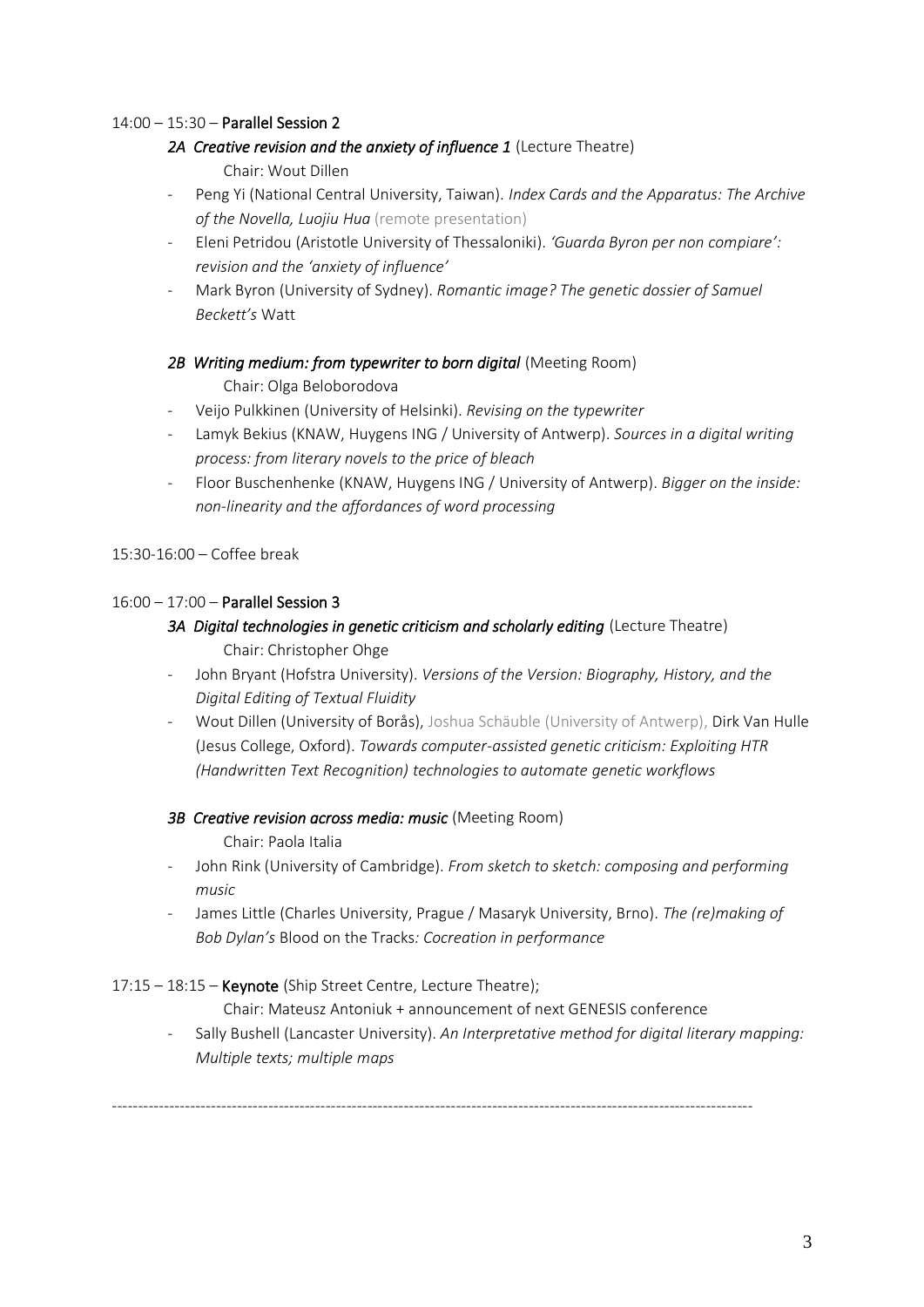# Thursday, 17 March

9:00 – 9:30 – Registration and Coffee

## 9:30 – 11:00 – Parallel Session 4

- 4A Creative revision across media: book, film, radio, television (Lecture Theatre)
	- Chair: Wout Dillen
- Sophie Gaberel (University of Paris-Sorbonne). *From novel to film: A comparative genetic criticism of* Nice Work *by David Lodge* (remote presentation)
- Pim Verhulst (University of Antwerp). *Script and/or recording? The double materiality of radio plays and their manuscripts*
- Jonathan Bignell (University of Reading). *Television: from pre-production to programme making and dissemination*
- 4B Self-translation and bilingual authors: creative revision in two languages (Meeting Room)
	- Starts at 10:00
	- Chair: Olga Beloborodova
- Julia Holter (Catholic University of the West, Nantes / ITEM, Paris). *How code-switching has been a creative force: The example of Alexander Pushkin's literary plans*
- Lyndsay Miller (University of Glasgow). *The Exiled King: Vladimir Nabokov's intrinsic revisions* (remote presentation)
- 11:00 11:30 Coffee break

#### 11:30 – 13:00 – Parallel Session 5

#### **5A Translation revision** (Lecture Theatre)

Chair: Olga Beloborodova

- Anthony Cordingley (KU Leuven / University of Sydney / University of Paris 8). *Theoretical problems in translation genetics*
- Patrick Hersant (Paris 8 University / ITEM). *Revising literary translation*
- Taisiia Mysak (independent scholar). *Genetically-oriented digital space for comparative approach in translation revision* (remote presentation)

#### **5B Creative revision and the anxiety of influence 2** (Meeting Room)

Chair: Pim Verhulst

- Stefano Rosignoli (Trinity College Dublin). *The Aristotelian roots of James Joyce's aesthetics of stasis: An exogenetic example of comparative literature*
- Leena Eilittä (University of Helsinki). *The 'Midnights ́in the poetry of Broch and Whitman*
- 13:00 14:00 Lunch (Jesus College Dining Hall)
- 13:00 14:00 Meeting for the contributors to the *Comparative History of the Literary Draft in Europe* project (sandwich lunch, Ship Street)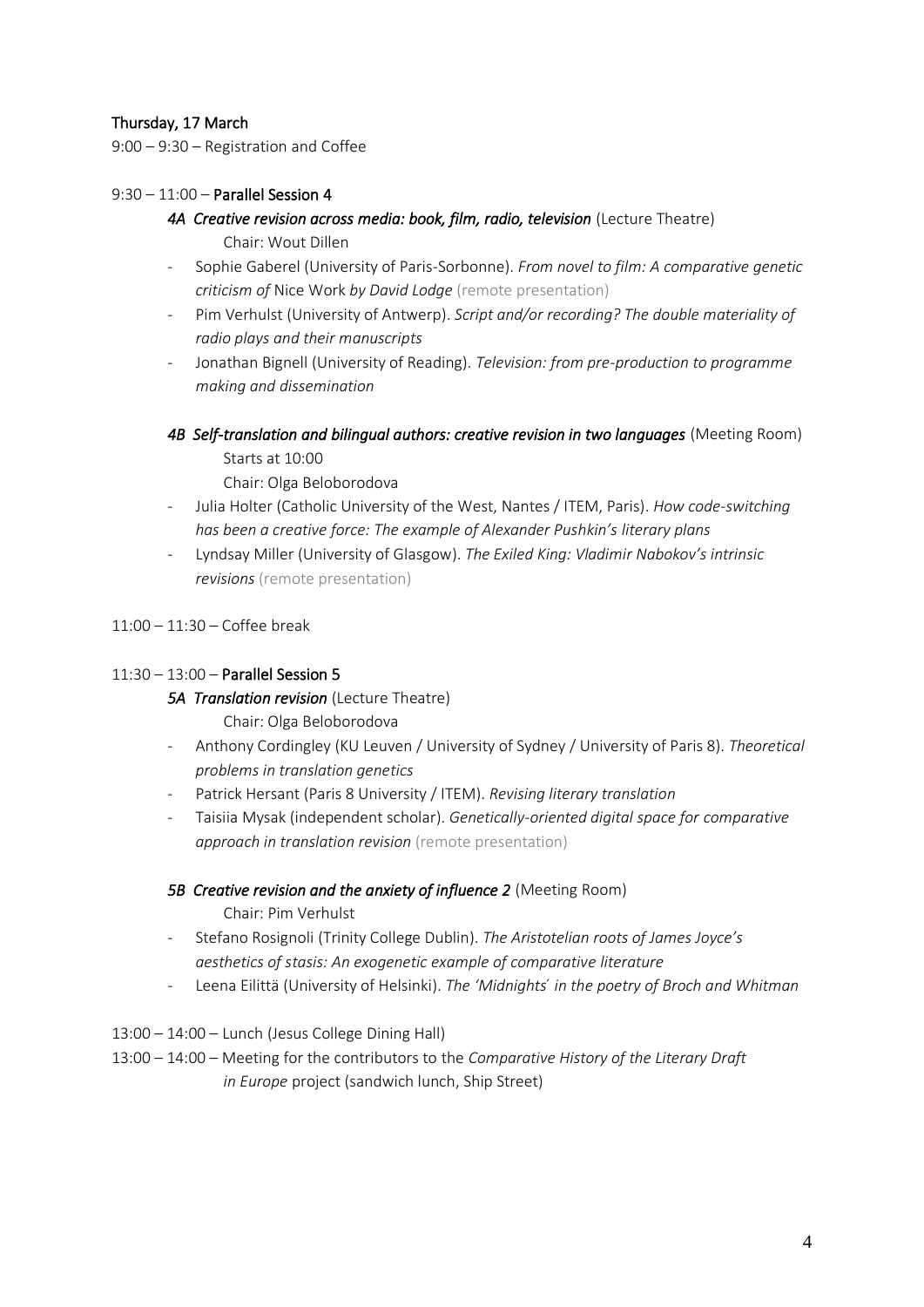## 14:00 – 15:00 – Parallel Session 6

## *6A Creative revision: The case of James Joyce* (Lecture Theatre)

Chair: Dirk Van Hulle

- Hans Walter Gabler (Ludwig Maximilians University of Munich). *Casting the author in character: Text foundation in James Joyce's art of composition towards* Ulysses *(Stephen Dedalus)* (remote presentation)
- Roger Lüdeke (Heinrich Heine University, Düsseldorf). *On the Character of James Joyce's* Ulysses

#### **6B Reception 2: Revisioning (Meeting Room)**

Chair: Sakari Katajamäki

- Sofie Taes, Frederik Truyen (KU Leuven). *Modular showcase, liquid narrative: 'Blue Skies, Red Panic' and 'Chinascapes' between print and pixels*
- Antonios Touloumis, Katerina Michalopoulou (School of Architecture, National Technical University of Athens). *Persephone staircase: A transcription of Homeric hymn to Demeter*

## 15:00 – 16:30 – Parallel Session 7

- Luca Mazzocchi (Exeter College, Oxford). *The variants of* Adalgisa*: Genetic perspectives on a collection of 'disegni milanesi' by Carlo Emilio Gadda*
- Stephanie Browner, Kenneth Price (The New School and The University of Nebraska, Lincoln). *Short Story to Novel: Editing Charles Chesnutt's* The House Behind the Cedars
- Jason Wiens (University of Calgary). *The Alice Munro Papers: A collective genetic approach*

# 7B Poetry of mutability: genesis of fragmentation and incompletion (Meeting Room) Chair: João Dionísio

- Carlotta Defenu (University of Lisbon). *The genesis of Fernando Pessoa's 'HORA ABSURDA'*
- Marzena Woźniak-Łabieniec (University of Lodz). *From first typescript to last printed edition: On the variants of the poem Rok 1939 by Tadeusz Różewicz in the light of literary archives and censorship records* (remote presentation)

# 17:00 – 18:15 – Closing Keynote (The Sheldonian Theatre)

- Robert Darnton (Harvard University). *Theatricality and violence in Paris, 1788*
- 19:00 21:30 Conference Dinner, Jesus College

<sup>7</sup>A Genetic criticism and scholarly editing: methodological issues (Lecture Theatre) Chair: Paola Italia